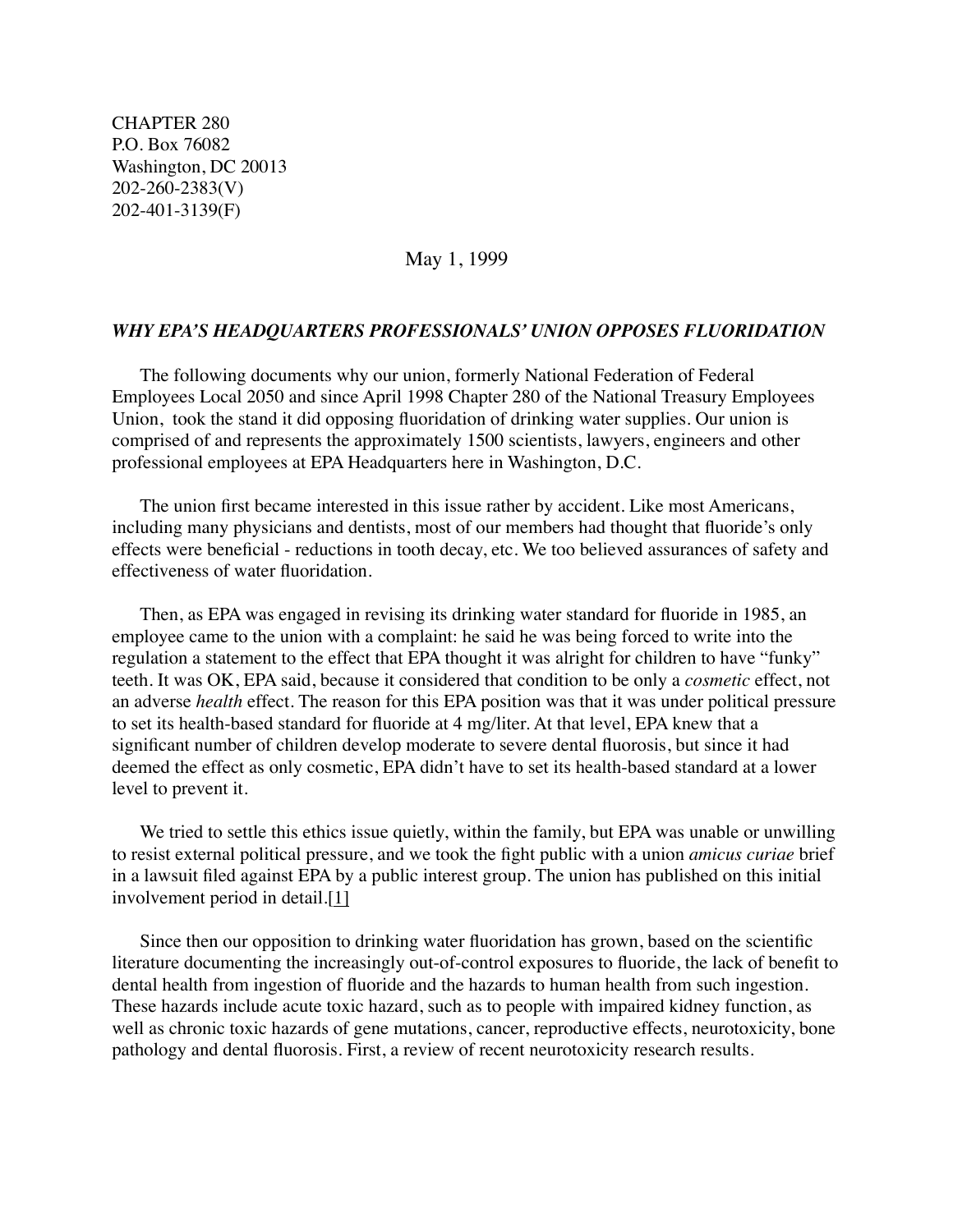In 1995, Mullenix and co-workers [2] showed that rats given fluoride in drinking water at levels that give rise to plasma fluoride concentrations in the range seen in humans suffer neurotoxic effects that vary according to when the rats were given the fluoride - as adult animals, as young animals, or through the placenta before birth. Those exposed before birth were born hyperactive and remained so throughout their lives. Those exposed as young or adult animals displayed depressed activity. Then in 1998, Guan and co-workers [3] gave doses similar to those used by the Mullenix research group to try to understand the mechanism(s) underlying the effects seen by the Mullenix group. Guan's group found that several key chemicals in the brain - those that form the membrane of brain cells - were substantially depleted in rats given fluoride, as compared to those who did not get fluoride.

Another 1998 publication by Varner, Jensen and others [4] reported on the brain- and kidney damaging effects in rats that were given fluoride in drinking water at the same level deemed "optimal" by pro-fluoridation groups, namely 1 part per million (1 ppm). Even more pronounced damage was seen in animals that got the fluoride in conjunction with aluminum. These results are especially disturbing because of the low dose level of fluoride that shows the toxic effect in rats rats are more resistant to fluoride than humans. This latter statement is based on Mullenix's finding that it takes substantially more fluoride in the drinking water of rats than of humans to reach the same fluoride level in plasma. It is the level in plasma that determines how much fluoride is "seen" by particular tissues in the body. So when rats get 1 ppm in drinking water, their brains and kidneys are exposed to much less fluoride than humans getting 1 ppm, yet they are experiencing toxic effects. Thus we are compelled to consider the likelihood that humans are experiencing damage to their brains and kidneys at the "optimal" level of 1 ppm.

In support of this concern are results from two epidemiology studies from China [5][6] that show decreases in I.Q. in children who get more fluoride than the control groups of children in each study. These decreases are about 5 to 10 I.Q. points in children aged 8 to 13 years.

Another troubling brain effect has recently surfaced: fluoride's interference with the function of the brain's pineal gland. The pineal gland produces melatonin which, among other roles, mediates the body's internal clock, doing such things as governing the onset of puberty. Jennifer Luke [7] has shown that fluoride accumulates in the pineal gland and inhibits its production of melatonin. She showed in test animals that this inhibition causes an earlier onset of sexual maturity, an effect reported in humans as well in 1956, as part of the Kingston/Newburgh study, which is discussed below. In fluoridated Newburgh, young girls experienced earlier onset of menstruation (on average, by six months) than girls in non-fluoridated Kingston.[8]

From a risk assessment perspective, all these brain effect data are particularly compelling and disturbing because they are convergent.

We looked at the cancer data with alarm as well. There are epidemiology studies that are convergent with whole-animal and single-cell studies (dealing with the cancer hazard), just as the neurotoxicity research just mentioned all points in the same direction. EPA fired the Office of Drinking Water's chief toxicologist, Dr. William Marcus, who also was our local union's treasurer at the time, for refusing to remain silent on the cancer risk issue.[9] The judge who heard the lawsuit he brought against EPA over the firing made that finding - that EPA fired him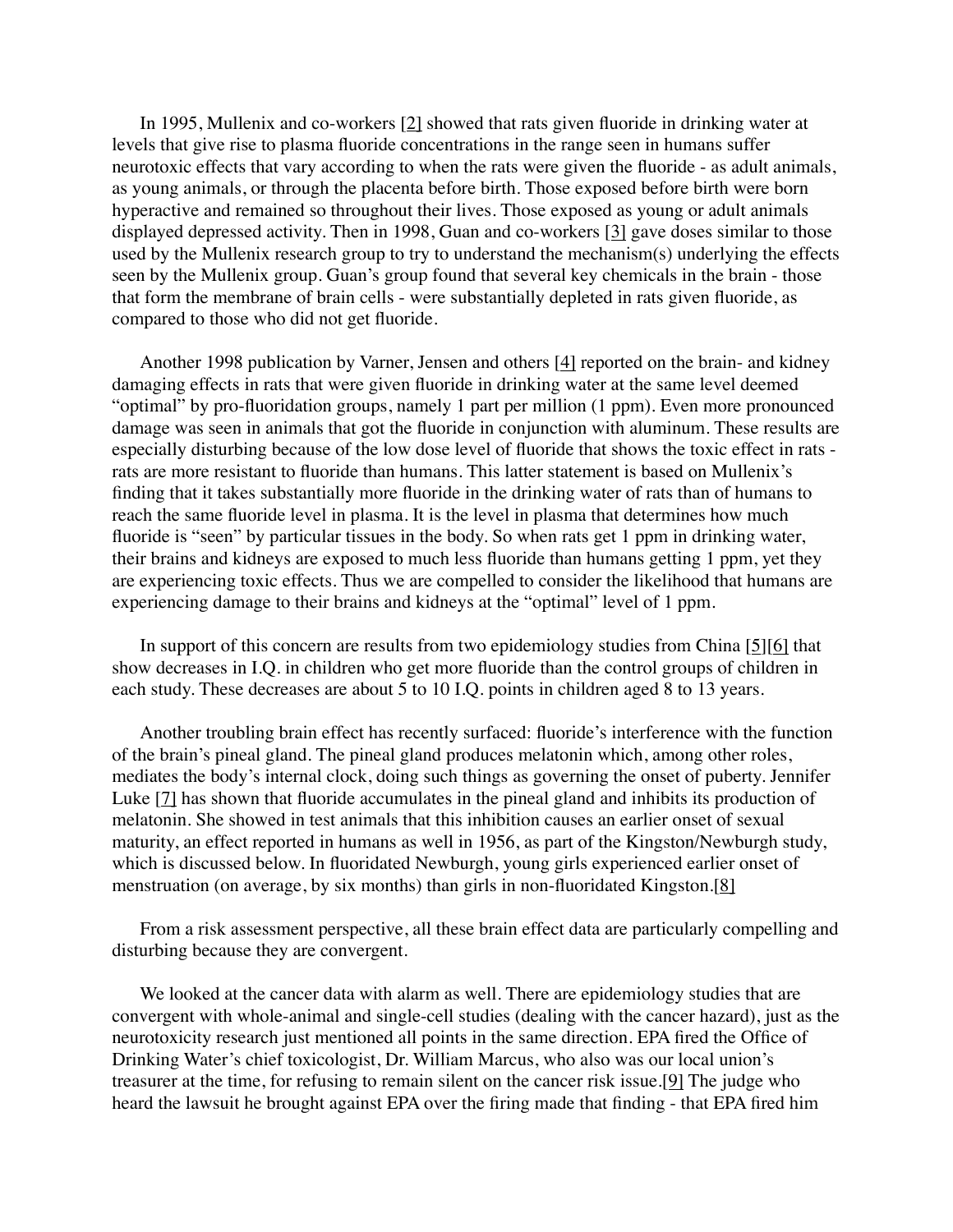over his fluoride work and not for the phony reason put forward by EPA management at his dismissal. Dr. Marcus won his lawsuit and is again at work at EPA. Documentation is available on request.

The type of cancer of particular concern with fluoride, although not the only type, is osteosarcoma, especially in males. The National Toxicology Program conducted a two-year study [10] in which rats and mice were given sodium fluoride in drinking water. The positive result of that study (in which malignancies in tissues other than bone were also observed), particularly in male rats, is convergent with a host of data from tests showing fluoride's ability to cause mutations (a principal "trigger" mechanism for inducing a cell to become cancerous) e.g [11a, b, c, d] and data showing increases in osteosarcomas in young men in New Jersey [12], Washington and Iowa [13] based on their drinking fluoridated water. It was his analysis, repeated statements about all these and other incriminating cancer data, and his requests for an independent, unbiased evaluation of them that got Dr. Marcus fired.

Bone pathology other than cancer is a concern as well. An excellent review of this issue was published by Diesendorf et al. in 1997.[14] Five epidemiology studies have shown a higher rate of hip fractures in fluoridated vs. non-fluoridated communities.[15a, b, c, d, e] Crippling skeletal fluorosis was the endpoint used by EPA to set its primary drinking water standard in 1986, and the ethical deficiencies in that standard setting process prompted our union to join the Natural Resources Defense Council in opposing the standard in court, as mentioned above.

Regarding the effectiveness of fluoride in reducing dental cavities, there has not been any double-blind study of fluoride's effectiveness as a caries preventative. There have been many, many small scale, selective publications on this issue that proponents cite to justify fluoridation, but the largest and most comprehensive study, one done by dentists trained by the National Institute of Dental Research, on over 39,000 school children aged 5-17 years, shows no significant differences (in terms of decayed, missing and filled teeth) among caries incidences in fluoridated, non-fluoridated and partially fluoridated communities.<sup>[16]</sup> The latest publication [17] on the fifty-year fluoridation experiment in two New York cities, Newburgh and Kingston, shows the same thing. The only significant difference in dental health between the two communities as a whole is that fluoridated Newburgh, N.Y. shows about twice the incidence of dental fluorosis (the first, visible sign of fluoride chronic toxicity) as seen in non-fluoridated Kingston.

John Colquhoun's publication on this point of efficacy is especially important. [18] Dr. Colquhoun was Principal Dental Officer for Auckland, the largest city in New Zealand, and a staunch supporter of fluoridation - until he was given the task of looking at the world-wide data on fluoridation's effectiveness in preventing cavities. The paper is titled, "Why I changed My Mind About Water Fluoridation." In it Colquhoun provides details on how data were manipulated to support fluoridation in English speaking countries, especially the U.S. and New Zealand. This paper explains why an ethical public health professional was compelled to do a 180 degree turn on fluoridation.

Further on the point of the tide turning against drinking water fluoridation, statements are now coming from other dentists in the pro-fluoride camp who are starting to warn that topical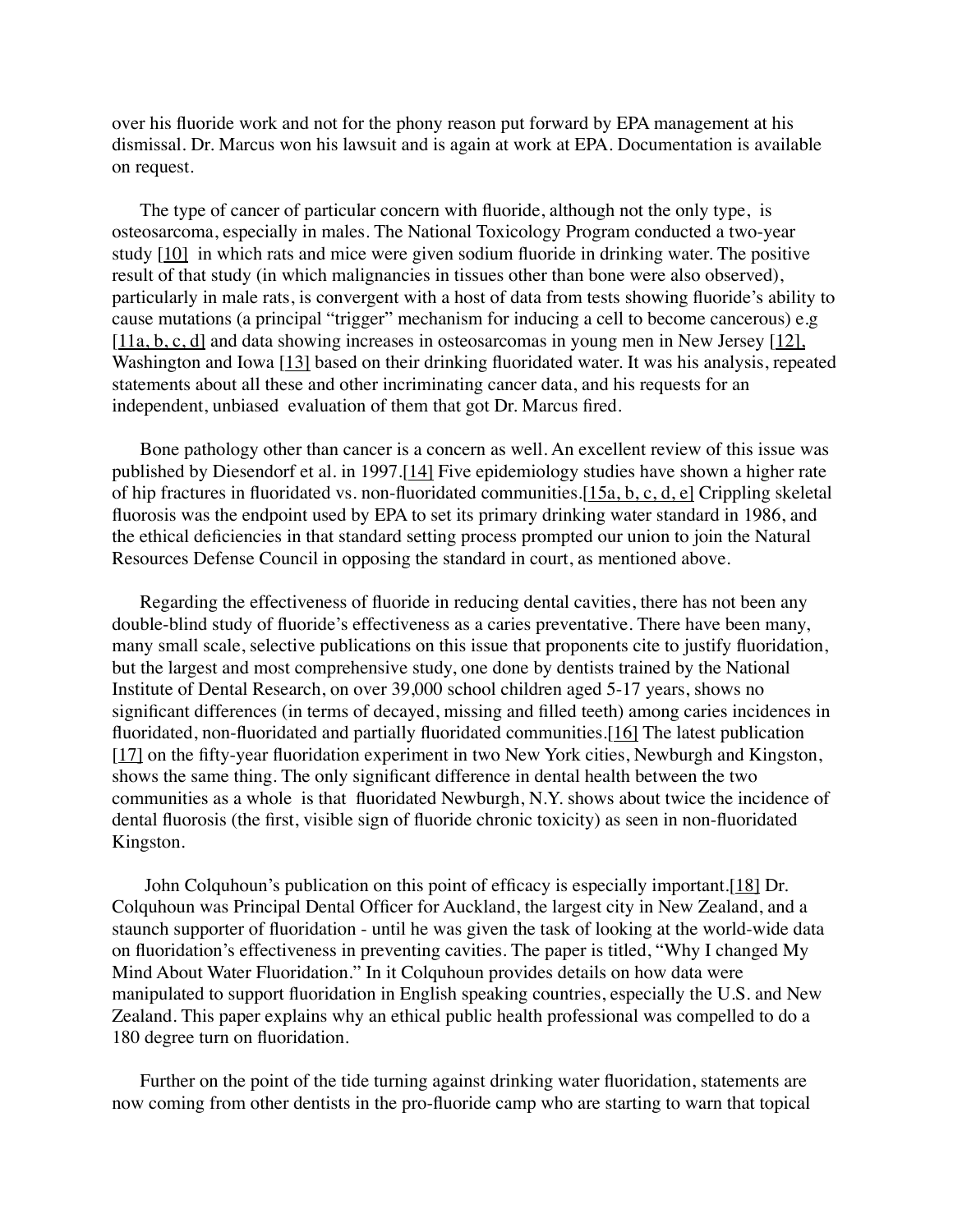fluoride (e.g. fluoride in tooth paste) is the only significantly beneficial way in which that substance affects dental health.[19][20][21] However, if the concentrations of fluoride in the oral cavity are sufficient to inhibit bacterial enzymes and cause other bacteriostatic effects, then those concentrations are also capable of producing adverse effects in mammalian tissue, which likewise relies on enzyme systems. This statement is based not only on common sense, but also on results of mutation studies which show that fluoride can cause gene mutations in mammalian and lower order tissues at fluoride concentrations estimated to be present in the mouth from fluoridated tooth paste.[22] Further, there were tumors of the oral cavity seen in the NTP cancer study mentioned above, further strengthening concern over the toxicity of topically applied fluoride.

In any event, a person can choose whether to use fluoridated tooth paste or not (although finding non-fluoridated kinds is getting harder and harder), but one cannot avoid fluoride when it is put into the public water supplies.

So, in addition to our concern over the toxicity of fluoride, we note the uncontrolled - and apparently uncontrollable - exposures to fluoride that are occurring nationwide via drinking water, processed foods, fluoride pesticide residues and dental care products. A recent report in the lay media [23], that, according to the Centers for Disease Control, at least 22 percent of America's children now have dental fluorosis, is just one indication of this uncontrolled, excess exposure. The finding of nearly 12 percent incidence of dental fluorosis among children in unfluoridated Kingston New York [17] is another. For governmental and other organizations to continue to push for *more* exposure in the face of current levels of over-exposure coupled with an increasing crescendo of adverse toxicity findings is irrational and irresponsible at best.

Thus, we took the stand that a policy which makes the public water supply a vehicle for disseminating this toxic and prophylactically useless (via ingestion, at any rate) substance is wrong.

 We have also taken a direct step to protect the employees we represent from the risks of drinking fluoridated water. We applied EPA's risk control methodology, the Reference Dose, to the recent neurotoxicity data. The Reference Dose is the daily dose, expressed in milligrams of chemical per kilogram of body weight, that a person can receive over the long term with reasonable assurance of safety from adverse effects. Application of this methodology to the Varner et al.\4 data leads to a Reference Dose for fluoride of 0.000007 mg/kg-day. Persons who drink about one quart of fluoridated water from the public drinking water supply of the District of Columbia while at work receive about 0.01mg/kg-day from that source alone. This amount of fluoride is more than 100 times the Reference Dose. On the basis of these results the union filed a grievance, asking that EPA provide un-fluoridated drinking water to its employees.

The implication for the general public of these calculations is clear. Recent, peer-reviewed toxicity data, when applied to EPA's standard method for controlling risks from toxic chemicals, require an immediate halt to the use of the nation's drinking water reservoirs as disposal sites for the toxic waste of the phosphate fertilizer industry.[24]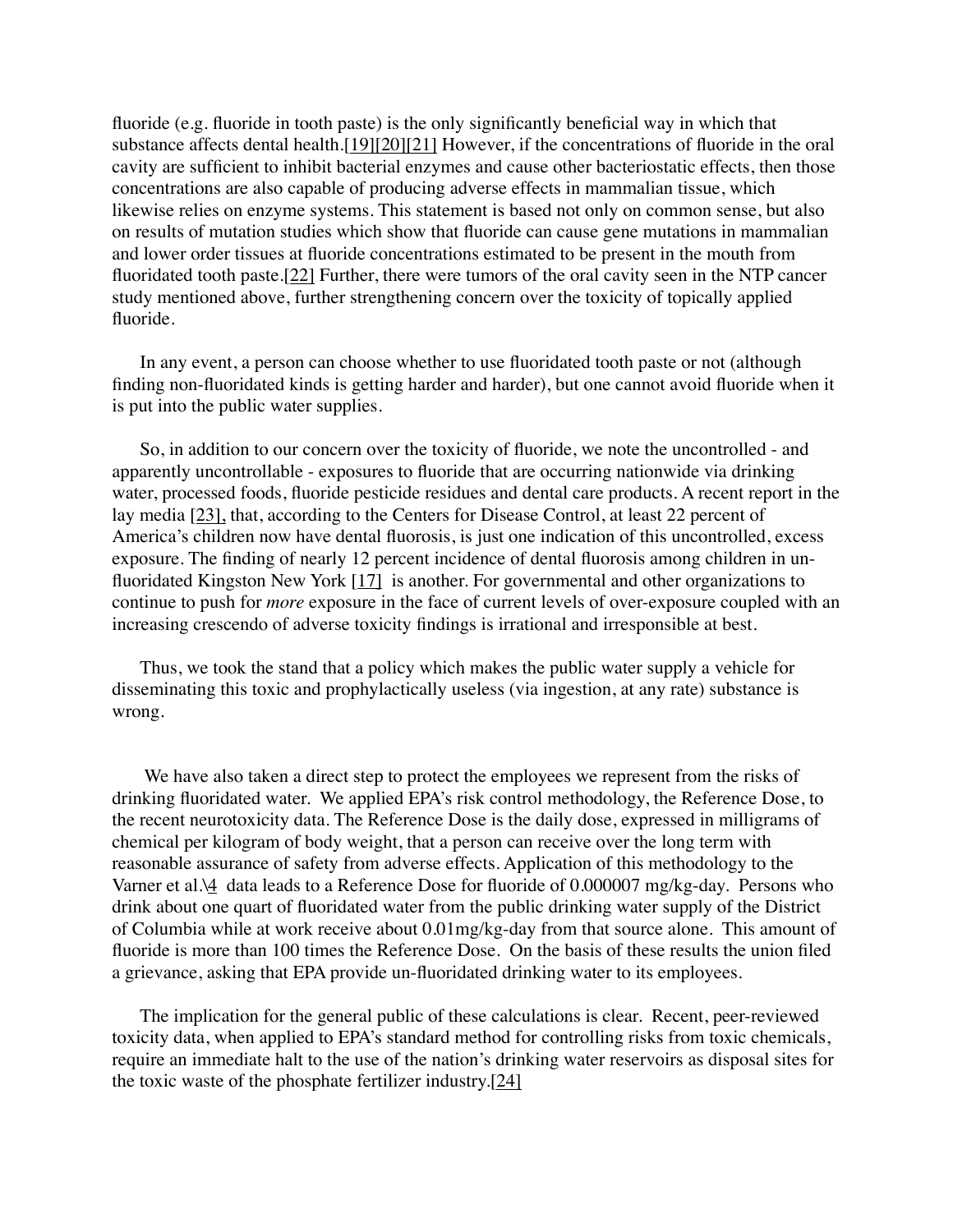This document was prepared on behalf of the National Treasury Employees Union Chapter 280 by Chapter Senior Vice-President J. William Hirzy, Ph.D. For more information please call Dr. Hirzy at 202-260-4683. His E-mail address is <hirzy.john@epa.gov>

## **END NOTE LITERATURE CITATIONS**

1.Applying the NAEP code of ethics to the Environmental Protection Agency and the fluoride in drinking water standard. Carton, R.J. and Hirzy, J.W. *Proceedings of the 23rd Ann. Conf. of the National Association of Environmental Professionals. 20-24 June, 1998. GEN 51-61. On-line at* URL http//:www.rvi.net/~fluoride/naep.htm

2.Neurotoxicity of sodium fluoride in rats. Mullenix, P.J., Denbesten, P.K., Schunior, A. and Kernan, W.J. *Neurotoxicol. Teratol*. 17 169-177 (1995)

3. Influence of chronic fluorosis on membrane lipids in rat brain. Z.Z. Guan, Y.N. Wang, K.Q. Xiao, D.Y. Dai, Y.H. Chen, J.L. Liu, P. Sindelar and G. Dallner, *Neurotoxicology and Teratology* 20 537-542 (1998).

4. Chronic administration of aluminum- fluoride or sodium-fluoride to rats in drinking water: alterations in neuronal and cerebrovascular integrity. Varner, J.A., Jensen, K.F., Horvath, W. And Isaacson, R.L. *Brain Research* 784 284-298 (1998).

5. Effect of high fluoride water supply on children's intelligence. Zhao, L.B., Liang, G.H., Zhang, D.N., and Wu, X.R. *Fluoride* 29 190-192 (1996)

6.. Effect of fluoride exposure on intelligence in children. Li, X.S., Zhi, J.L., and Gao, R.O. *Fluoride* 28 (1995).

7. Effect of fluoride on the physiology of the pineal gland. Luke, J.A. *Caries Research* 28 204 (1994).

8. Newburgh-Kingston caries-fluorine study XIII. Pediatric findings after ten years. Schlesinger, E.R., Overton, D.E., Chase, H.C., and Cantwell, K.T. *JADA* 52 296-306 (1956).

9. Memorandum dated May 1, 1990. *Subject*: Fluoride Conference to Review the NTP Draft Fluoride Report; *From*: Wm. L. Marcus, Senior Science Advisor ODW; *To*: Alan B. Hais, Acting Director Criteria & Standards Division ODW.

10. Toxicology and carcinogenesis studies of sodium fluoride in F344/N rats and B6C3F1 mice. *NTP Report No. 393* (1991).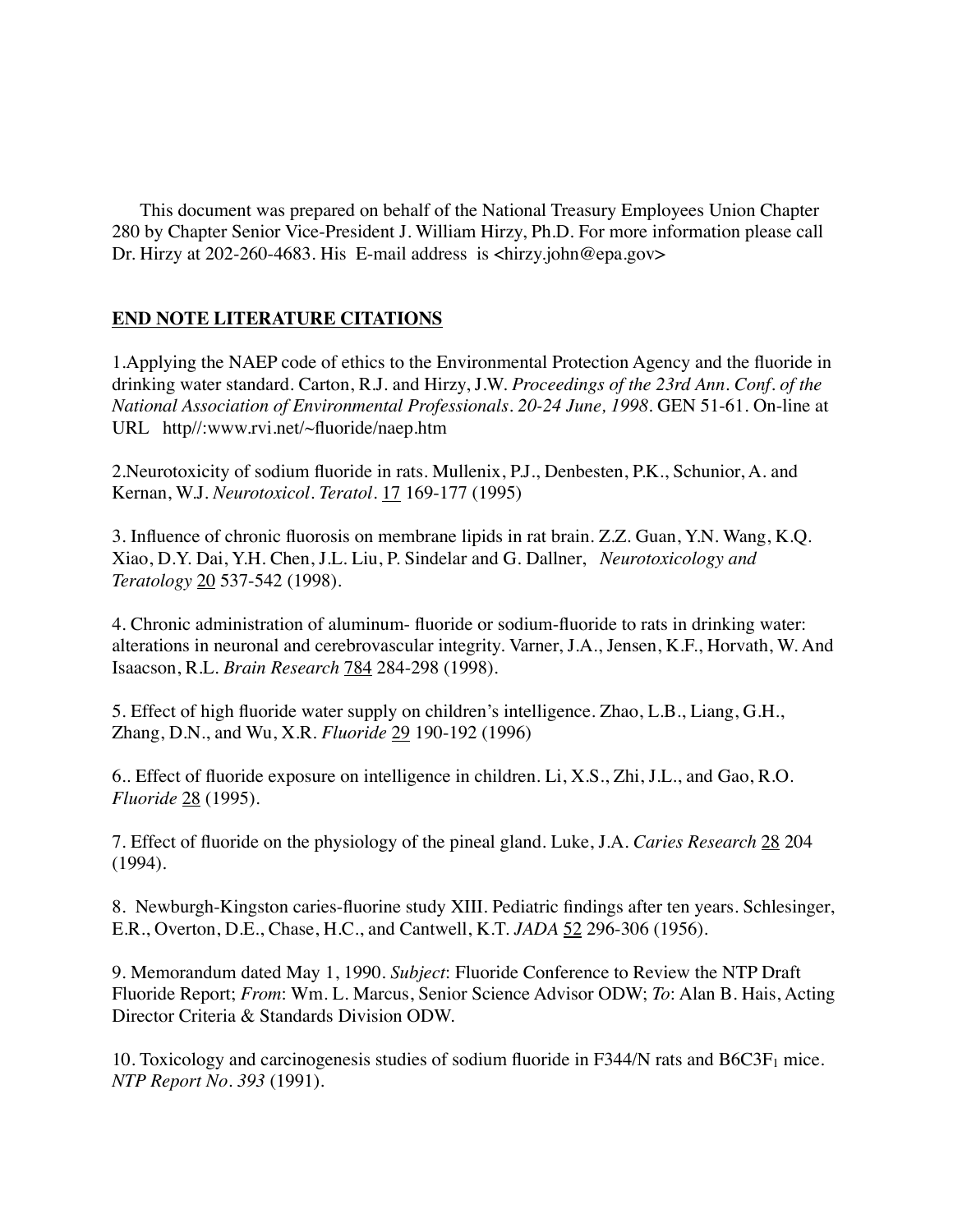11a. Chromosome aberrations, sister chromatid exchanges, unscheduled DNA synthesis and morphological neoplastic transformation in Syrian hamster embryo cells. Tsutsui et al. *Cancer Research* 44 938-941 (1984).

11b. Cytotoxicity, chromosome aberrations and unscheduled DNA synthesis in cultured human diploid fibroblasts. Tsutsui et al. *Mutation Research* 139 193-198 (1984).

11c. Positive mouse lymphoma assay with and without S-9 activation; positive sister chromatid exchange in Chinese hamster ovary cells with and without S-9 activation; positive chromosome aberration without S-9 activation. Toxicology and carcinogenesis studies of sodium fluoride in F344/N rats and B6C3F1 mice. *NTP Report No. 393* (1991).

11d. An increase in the number of Down's syndrome babies born to younger mothers in cities following fluoridation. *Science and Public Policy* 12 36-46 (1985).

12. A brief report on the association of drinking water fluoridation and the incidence of osteosarcoma among young males. Cohn, P.D. *New Jersey Department of Health* (1992).

13. Surveillance, epidemiology and end results (SEER) program. National Cancer Institute in *Review of fluoride benefits and risks*. Department of Health and Human Services. F1-F7 (1991).

14. New evidence on fluoridation. Diesendorf, M., Colquhoun, J., Spittle, B.J., Everingham, D.N., and Clutterbuck, F.W. *Australian and New Zealand J. Public Health.* 21 187-190 (1997).

15a. Regional variation in the incidence of hip fracture: U.S. white women aged 65 years and older. Jacobsen, S.J., Goldberg, J., Miles, ,T.P. et al. *JAMA* 264 500-502 (1990)

15b. Hip fracture and fluoridation in Utah's elderly population. Danielson, C., Lyon, J.L., Egger, M., and Goodenough, G.K. *JAMA* 268 746-748 (1992).

15c. The association between water fluoridation and hip fracture among white women and men aged 65 years and older: a national ecological study. Jacobsen, S.J., Goldberg, J., Cooper, C. and Lockwood, S.A. *Ann. Epidemiol.*2 617-626 (1992).

15d. Fluorine concentration is drinking water and fractures in the elderly [letter]. Jacqmin-Gadda, H., Commenges, D. and Dartigues, J.F. *JAMA* 273 775-776 (1995).

15e. Water fluoridation and hip fracture [letter]. Cooper, C., Wickham, C.A.C., Barker, D.J.R. and Jacobson, S.J. *JAMA* 266 513-514 (1991).

16. Water fluoridation and tooth decay: Results from the 1986-1987 national survey of U.S. school children. Yiamouyannis, J. *Fluoride* 23 55-67 (1990).

17. Recommendations for fluoride use in children. Kumar, J.V. and Green, E.L. *New York State Dent. J.* (1998) 40-47.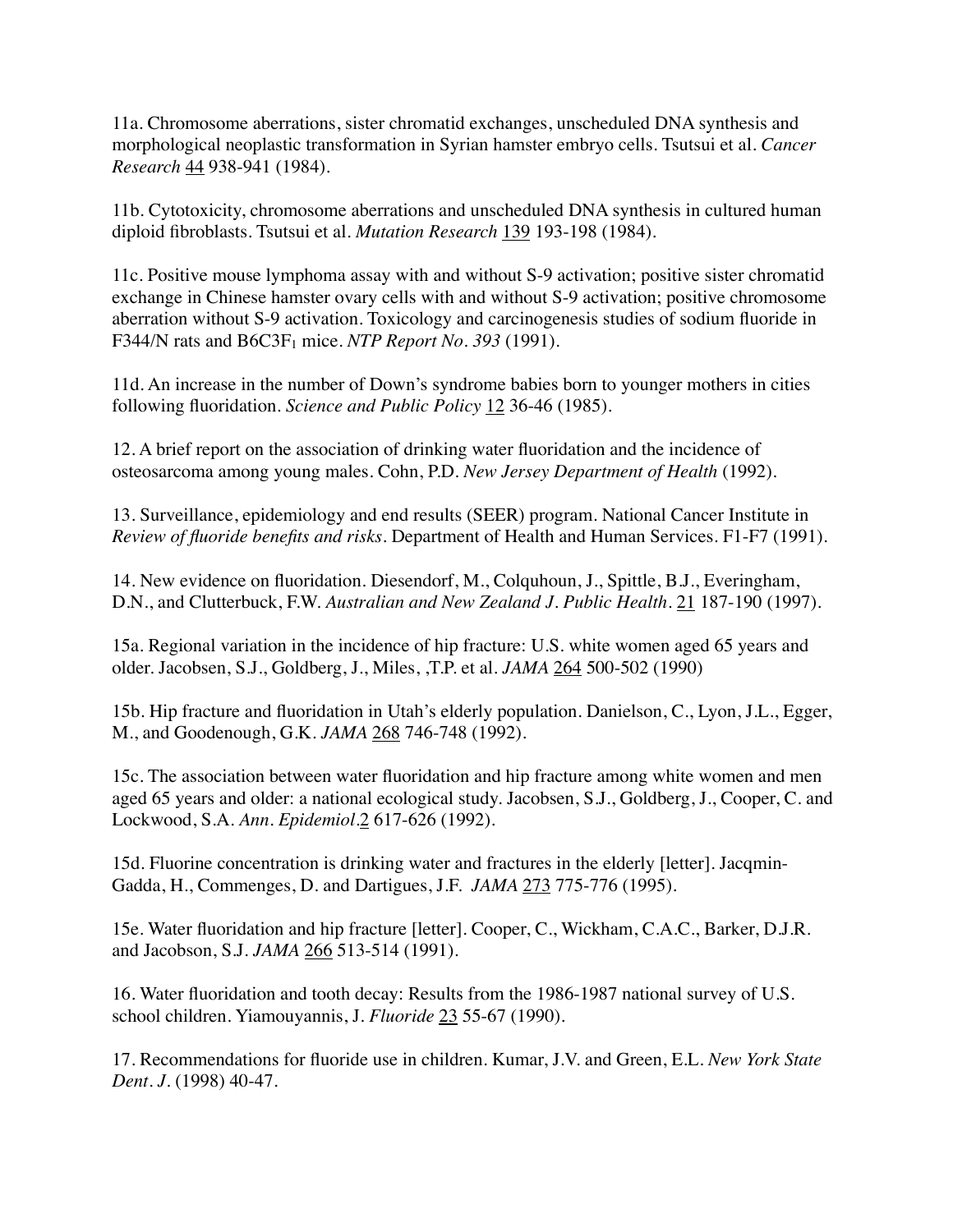18. Why I changed my mind about water fluoridation. Colquhoun, J. *Perspectives in Biol. And Medicine* 41 29-44 (1997).

19. A re-examination of the pre-eruptive and post-eruptive mechanism of the anti-caries effects of fluoride: is there any anti-caries benefit from swallowing fluoride? Limeback, H. *Community Dent. Oral Epidemiol.* 27 62-71 (1999).

20. Fluoride supplements for young children: an analysis of the literature focussing on benefits and risks. Riordan, P.J. *Community Dent. Oral Epidemiol.* 27 72-83 (1999).

21. Prevention and reversal of dental caries: role of low level fluoride. Featherstone, J.D. *Community Dent. Oral Epidemiol.* 27 31-40 (1999).

22. Appendix H. *Review of fluoride benefits and risks*. Department of Health and Human Services. H1-H6 (1991).

23.Some young children get too much fluoride. Parker-Pope, T. *Wall Street Journal* Dec. 21, 1998.

24. Letter from Rebecca Hanmer, Deputy Assistant Administrator for Water, to Leslie Russell re: EPA view on use of by-product fluosilicic (sic) acid as low cost source of fluoride to water authorities. March 30, 1983.

## **OTHER CITATIONS (This short list does not include the entire literature on fluoride effects)**

a. Exposure to high fluoride concentrations in drinking water is associated with decreased birth rates. Freni, S.C. J. *Toxicol. Environ. Health* 42 109-121 (1994)

b. Ameliorative effects of reduced food-borne fluoride on reproduction in silver foxes. Eckerlin, R.H., Maylin, G.A., Krook, L., and Carmichael, D.T. *Cornell Vet*. 78 75-91 (1988).

c. Milk production of cows fed fluoride contaminated commercial feed. Eckerlin, R.H., Maylin, G.A., and Krook, L. *Cornell Vet*. 76 403-404 (1986).

d. Maternal-fetal transfer of fluoride in pregnant women. Calders, R., Chavine, J., Fermanian, J., Tortrat, D., and Laurent, A.M. *Biol. Neonate* 54 263-269 (1988).

e. Effects of fluoride on screech owl reproduction: teratological evaluation, growth, and blood chemistry in hatchlings. Hoffman, D.J., Pattee, O.H., and Wiemeyer, S.N. *Toxicol. Lett.* 26 19-24 (1985).

f. Fluoride intoxication in dairy calves. Maylin, G.A., Eckerlin, R.H., and Krook, L. *Cornell Vet*. 77 84-98 (1987).